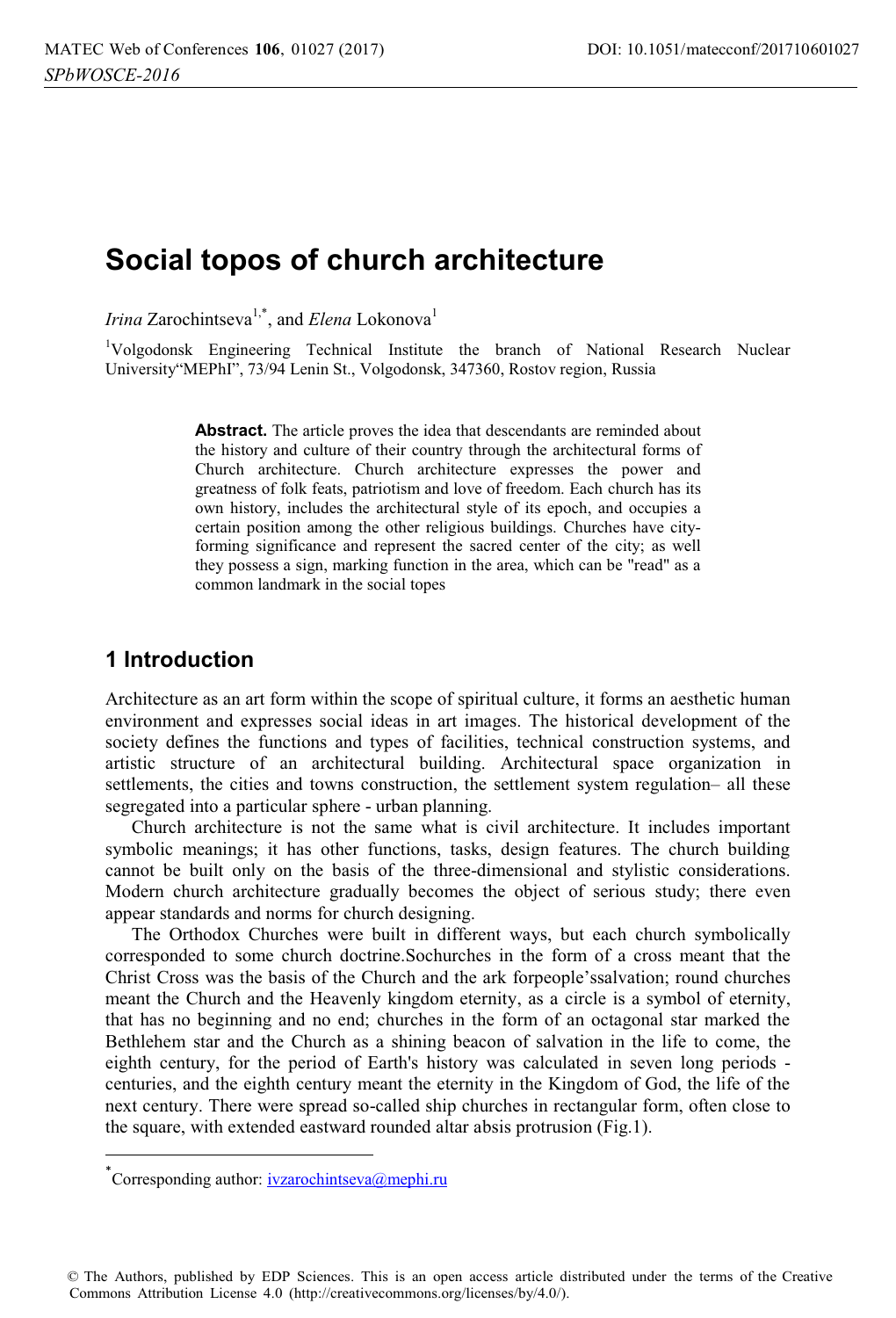

**Fig.1.** Architectural church types: a) octagonal form, b) rectangular (ship), c) form cross form d) round form

The relevance of the topic is determined by the fact that the architecture, as well as every form of art, has an inherent professional language of architectural forms which is inextricably connected with human worldview, with his spiritual organization.

That is why the meaning and significance of Orthodox Church architectural forms can be understood only by considering the Church in its idea of Divinedispensation on the basis of the Holy Scriptures and the works of the Holy Fathers of the Church. The descendants are reminded about the history and culture of their country through the architectural forms of Church architecture.

Architecture historicism is not only a formal artistic expression of the epoch, but also the result of a positive and value orientation, the historical basis for social progress [1]. The purpose of this paper is to show that Church architecture is a form of socialtopos that has the city-forming meaning.

## **2 Metods**

The methodological bases of the study are the traditional approaches in the humanitarian knowledge, such as, for example, cultural, socio-historical.

Cultural approach serves as a method to study the Russian culture phenomenon, in particular the Orthodox Church. It allows, while studying, not to pay attention to hierarchical division into religious and secular, but to assess the church according to its meaning in the spiritual experience of mankind, thus characterizing its mental content. Thus, the cultural approach gives an opportunity to track internal links between the cultural epochs, keeping an eye on similarities and differences between forms at different stages of Russian culture development.

Socio-historical approach allows us to identifying the cultural context religious, philosophical, scientific, aesthetic world view, revealing their historical continuity; it focuses moment of individuality and uniqueness of the Orthodox Church cultural phenomenon, which allows you to elicit specific features in different historical periods of the Russian culture development.

To write the given paper there were also used the basic scientific object comprehension methods such as analysis, synthesis, generalization, abstraction, analogy.

The theoretical basic layer of the paper is based on the principles of historicism, specificity, objectivity, consistency, systematicity, rationality.

Since the Orthodox Church is an indivisible religious and aesthetic unity, so to disclose the architectural form symbolism and specific architectural details it is necessary to refer to the Orthodox Church idea consideration.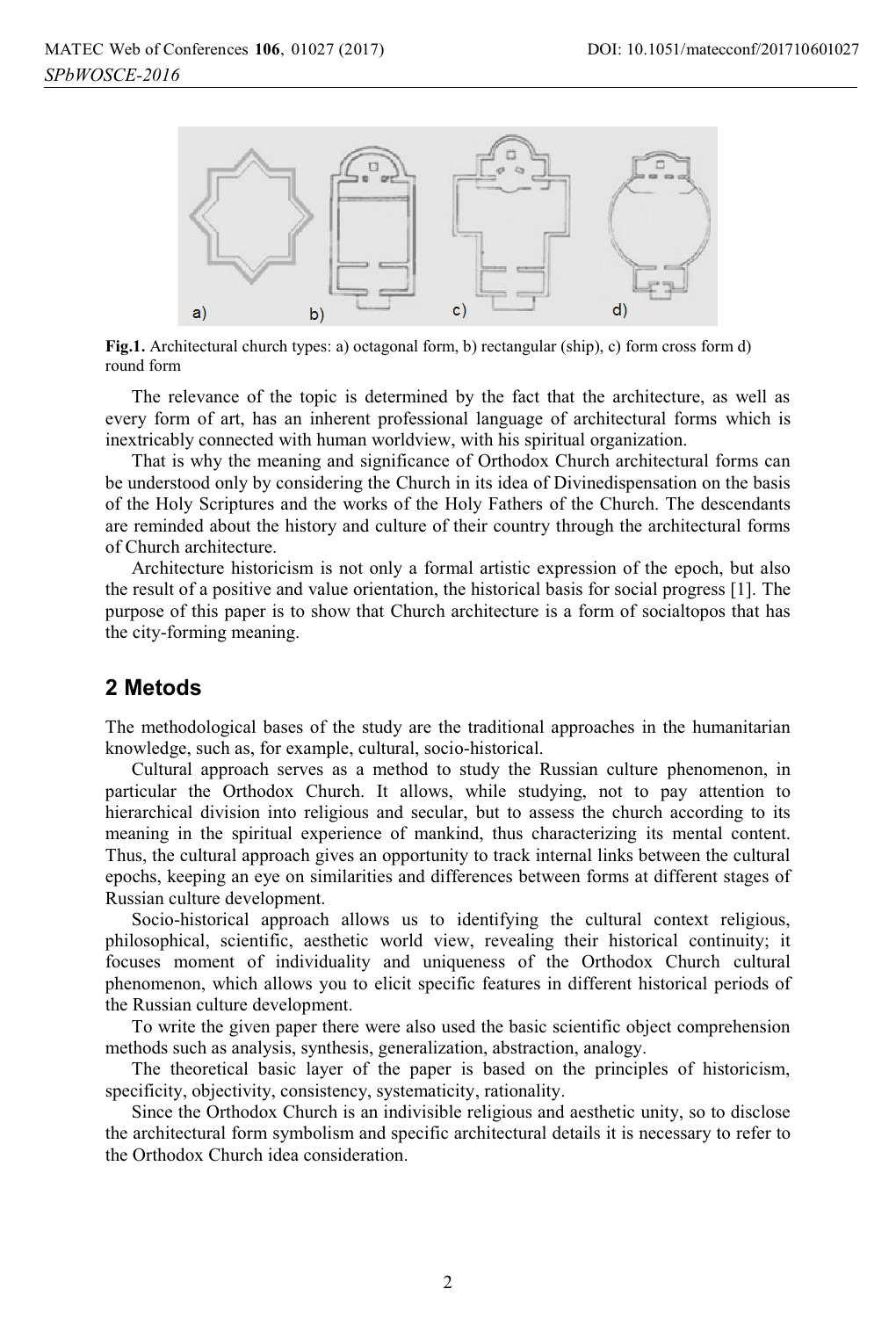## **3 The church architecture as a symbolic expression of the man and the world image**

The church symbol finds its reflection in the church architecture as a symbolical expression of the man and the world images, their existential organization. Architectural church construction isn't individualistic, but it is almost always utilitarian therefore it is objective. Its functions go beyond subjective expression of the personal creative beginnings [2]. The church architecture passed a multi-stage and thorny road in its development before to find its own style, its unique lines peculiar only to the Russian architectural art. But anyway there are certain church architecture canons which can't be violated as the sense of sacred (sacral) can be broken.

Ancient architects often built churches in the image and likeness of the man. Under the highest and therefore the biggest cross there rises the main dome - like the head of the church; under the main dome there are walls –likewide shoulders; windows, like eyes, look from under the codes - strict eyebrows. The three-part organization of the church symbolizes the man himself consisting of three parts: a) body; b) soul; c) spirit according to the Holy Scripture doctrine and St. Fathers of Church.

The space and time symbolism is embodied in church architecture and remains basically the same until the 20th century. The cubic church construction forms symbolize the earth, a spherical dome means "firmament". The number of domes has not only functional, but also symbolic meaning [2]. The internal space of church expresses the symbolical East-West opposition that means a temporal orientation from the beginning to End Times. There is a certain symbolical sense in the figure position and size, geometrical forms and colour scheme in painting. The cube means material, static, temporal, the sphere denotes fiery, mobile, and eternal. Different nimbus colour shine over the heads of sacred characters is a symbol of their abidance in various heavenly spheres.

These Christian symbol (earth and fire) sources go back to the antique idea of primary elements. The earth and fire simulacrum in one plane on frescos, their embodiment in church architecture was perceived by the old Russian people consciousness as unity of cosmic universum in which transient time and finite space are combined with eternity and infinity.

Since the 4th century Christian churches mostly took a form of an octagon and a circle. So, according to EvseviyKesariysky, Constantine the Great constructed an octagonal church in Antiokhi; St. Elena constructed a round church on Golgotha. It is a symbolical reminder that the Christ's church is similar to a guiding star, it shines in the world and will exist till End Times, as the circle is an eternity symbol.

The church symbol in its original sense represents itself the ship floating as a saving haven, among the ups and downs of life storms. Like the ship, the church should have a "fore" and "stern" part that helps to orientate in its structure, on its way from the West to the East[3].

The church is often compared with Noah's Ark in which they succeeded to find salvation among rough waters of this world, or with Pyotr's Boat in which Disciples of Christ were floating together with Christ Redeemer to the new harbour, to Heavenly Jerusalem. As the ship image is a symbol of Church, it is not incidentally that the main space of the church is called "nave" or "naos" that means "ship" in Greek.

As for church architecture, it should be noted that it had the symbolical character that was strictly observed, at least, in the main and internal parts. If the Old TestamentTabernacle and Temple of Solomon had converting character and a certain division of the parts, mentioned in the New Testament Revelation, now it is expressed more precisely and carries a deeper symbolical meaning. Antique and Abrahamic traditions influenced Christian church architecture and thus have caused distinction between western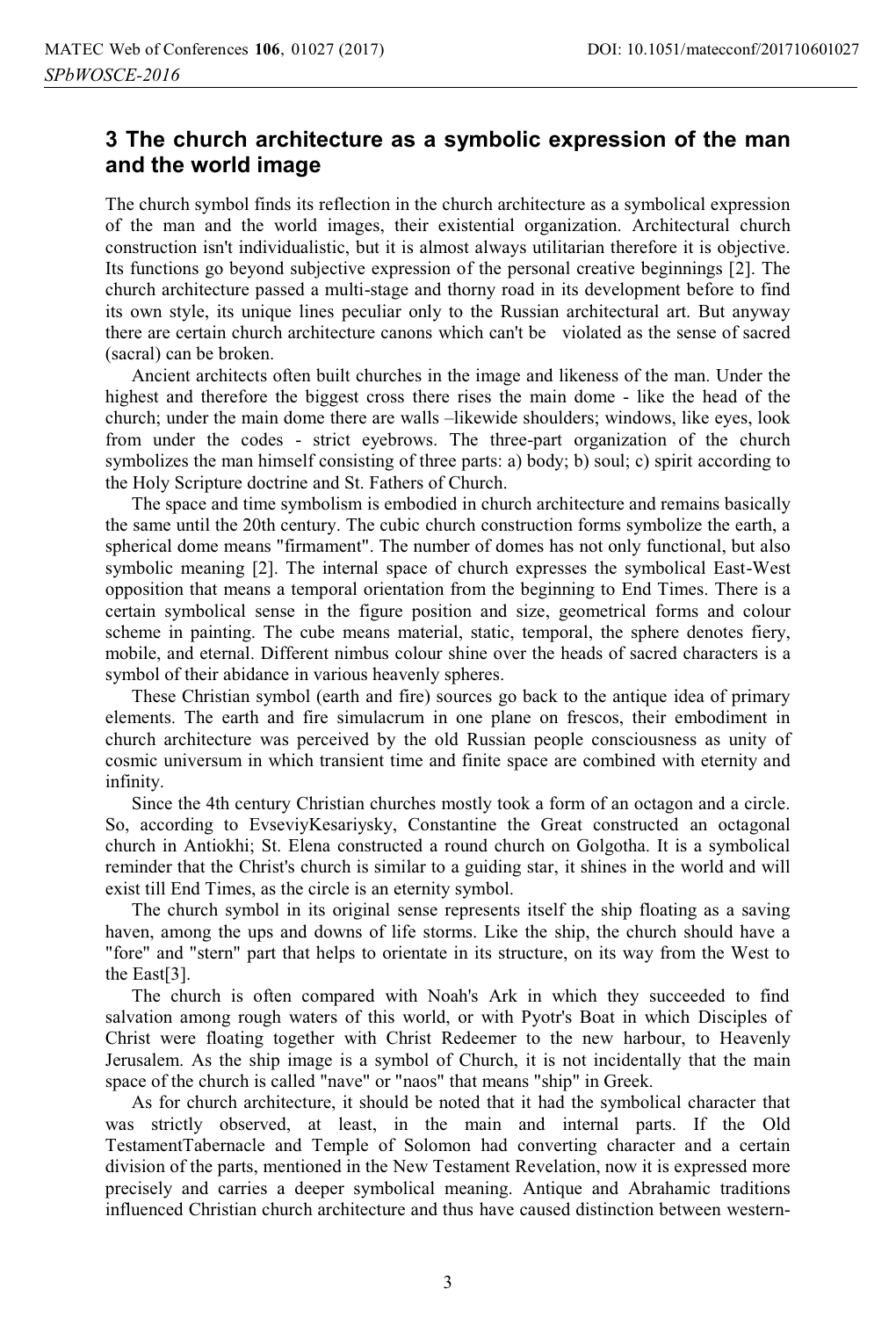dynamic and eastern-static church models. Three parts in Temple of Jerusalem: the yard, the temple and sancta sanctorum are also preserved in the Christian church scheme: the church porch, the church (naos, nave) and the altar as shown in Figure 2.



**Fig.2.**Christian church scheme;  $1 -$  the altar,  $2 -$  the church (naos, nave),  $3 -$  the church porch

#### **4 Church structures as space and historical landmarks**

Each church has its own history, includes the architectural style of its epoch, and occupies a certain position among other religious buildings. Specific patterns of the church architecture history, for example, in Moscow support the idea that the Church is a symbol of various historical events.

Thus, the Church of the Nativity of the Holy Motherin Old Simonov (Moscow region) is a historic wooden building, built in 1370, where bodies of the warriors Oslyabaand Peresvet killed in the Battle of Kulikovo had been buried. Simonov monastery based at the church was moved to another locations time passed. The church itself turned into a parish church and there was formed a settlement around it with craftsmen, carpenters, blacksmiths, who served in Simonov Monastery [4].

The area, where the Church of the Virgin Mary of Tikhvinis located in Alekseevskoevillage, is known since ancient times. In the XVII centuryvillage Kopytovobelonged to Prince D.T.Trubetskoy. Tsar Alexei Mikhaylovich built the "en route imperial palace "in this village that was a resting place on the way to the TrinityLavra of St. Sergius. The "en route imperial palace"served as the first staging post of the Tsar on the way to the monastery.

Christ the Saviour Cathedral in Moscow - "the great Moscow cathedral, a remarkable monument of Russian architecture, the creation of a national-patriotic and artistic Russian genius, the noble wreath of the grateful posterity on the grave of famous fighters and heroes who laid down their lives for their friends and for their land in a terrible hour of 1812Patriotic war [5], it was conceived as a monument to the Russian people heroism.

The main ideas, according to the architect Charles Vitberg, were necessarily to be embodied in stone, and they consisted in the following: firstly, this church, "was to satisfy the tsar's demands and was worthy of the people of Russia" that still had not had the monument, which would correspond to "its Height", and secondly, that its stones were "speaking the ideas of the religion of Christ." The arrangement of the church itself would constitute the soul of the man, for it is said: "Therearethe House of God and the Holy Spirit dwells in thee" [6]. According to K. Vitberg, the trinity of the Man - body, soul, spirit –was expressed in the idea of the church itself, which consists of three thrones, symbolizing the Incarnation, the Transfiguration and the Ascension.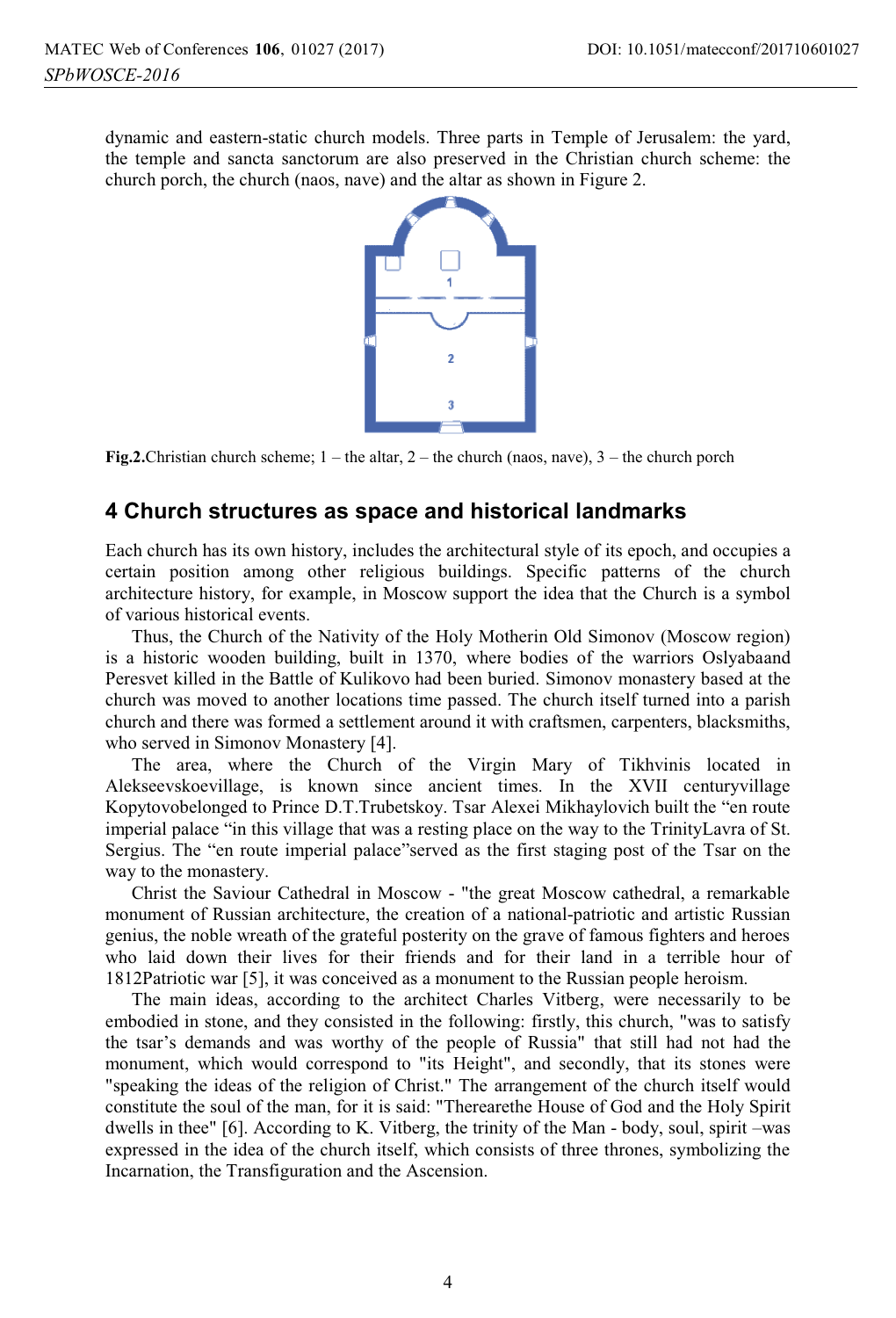## **5 Church as a social city-forming topos**

Orthodox Churches for centuries acted as a city-forming socialtopos [2]. I.O. Trifonova in thepaper"City as a sacred space" [7] notes that "... in the city the Church fixed the center, which in this position had the city-forming significance." Sometimes, the name of the city itself claimed the positioning of the city in a particular social environment. So, A.U.Dvornichenkomentions a quote from the Service to Abraham of Smolensk: "Verily Vyshegorodis named: supreme and above all the city" [8].

Churches of all kinds should awaken high spiritual senses in others; force to forget the earthly, material. That is why the churches in most cases were constructed on the hills.

The church wasthecore of the city. For example, the church of St. Sophia of Kiev in the city was necessary for "synod of holiness and blessing of the city" [9], it acted as a "source of power, which purifies, illuminates the space, uniteschaotical crowds into the tribes, the peoples ..." [10].

The church in any Russian city set the image of this city. Likhachev noted that "... Russian land appears in the annals ... likea form of a geographical map ..., where cities sometimes are replaced by their symbols - patron churches, where Novgorod is spoken of as Sophia, Chernigov - as Savior and so on "[11].

This can be traced in the book miniatures, depicting, for example, Novgorod as a "many-headed church, surrounded by a fortified wall" [12]. S.S.Averintsevspeaking of Kiev underlined that "... St. Sophia Cathedral in Kiev is such a part of the city that equals its whole" [13].

It is also necessary to mention that it was the church that defined the sacred space of the city. For example, on the edge of Suzdal there was the monastery of Presentation of the Mother of God. From this spot all the churches inside the city were built in the following sense successions: Nikolsky Gate - Church of Joachim and Anne, parents of the Mother of God - Cathedral of the Nativity of the Mother of God - Church of the Assumption of the Mother of God - Ilyinsky Gate. Further, northwest from the Church of Nativity another succession began: Cathedral of the Nativity of the Mother of God - Church of the Sign - Church of Deposition of the Holy Robe - Church of the Intercession of Our Lady. These church successions let us trace the entire life-story of the Holy Mother.

There is a parallel line in the city, northern one: Spassky Church - Transfiguration Church - the Church of Lazarus –Candlemas-Churchof the Exaltation of the Holy Cross - Church of the Resurrection. This series represents, along with the biography of the Holy Mother, the story of Christ. So, through the certain location of the churches the city is represented as the Gospel text[3].

In addition, the church was a topographical landmark by which you could freely travel, without fear of getting lost. This is due to the fact that in Russia all churches were located quite close to each other, that is, a traveller could see their domes that served as a landmark. A traveller, who stopped at a church, could easily determine where he was. Crosses disposition on the church dome allowed determining the correct cardinal direction as a compass did. A traveller, driving up to some village, could accurately tell where he was. If a church dome could be seen above the roofs so it was a village. Hamlets had no churches; there were small chapels [14].

In cities, a great number of churches was explained by the fact that any social group wished to have its own church. [15]. this was reflected in the tradition of the so-called corporate churches for certain professional groups, streets, parts. For example, in Novgorod merchants had their patron St. John the Baptist Church, which they maintained according to the Charter of Prince VsevolodMstislavovitch. Church of St. Basil of Caesarea on 1st Tverskaya Street in Moscow (now defunct), was founded by Moscow coachmen of Tverskayaslobodain the XVI century.